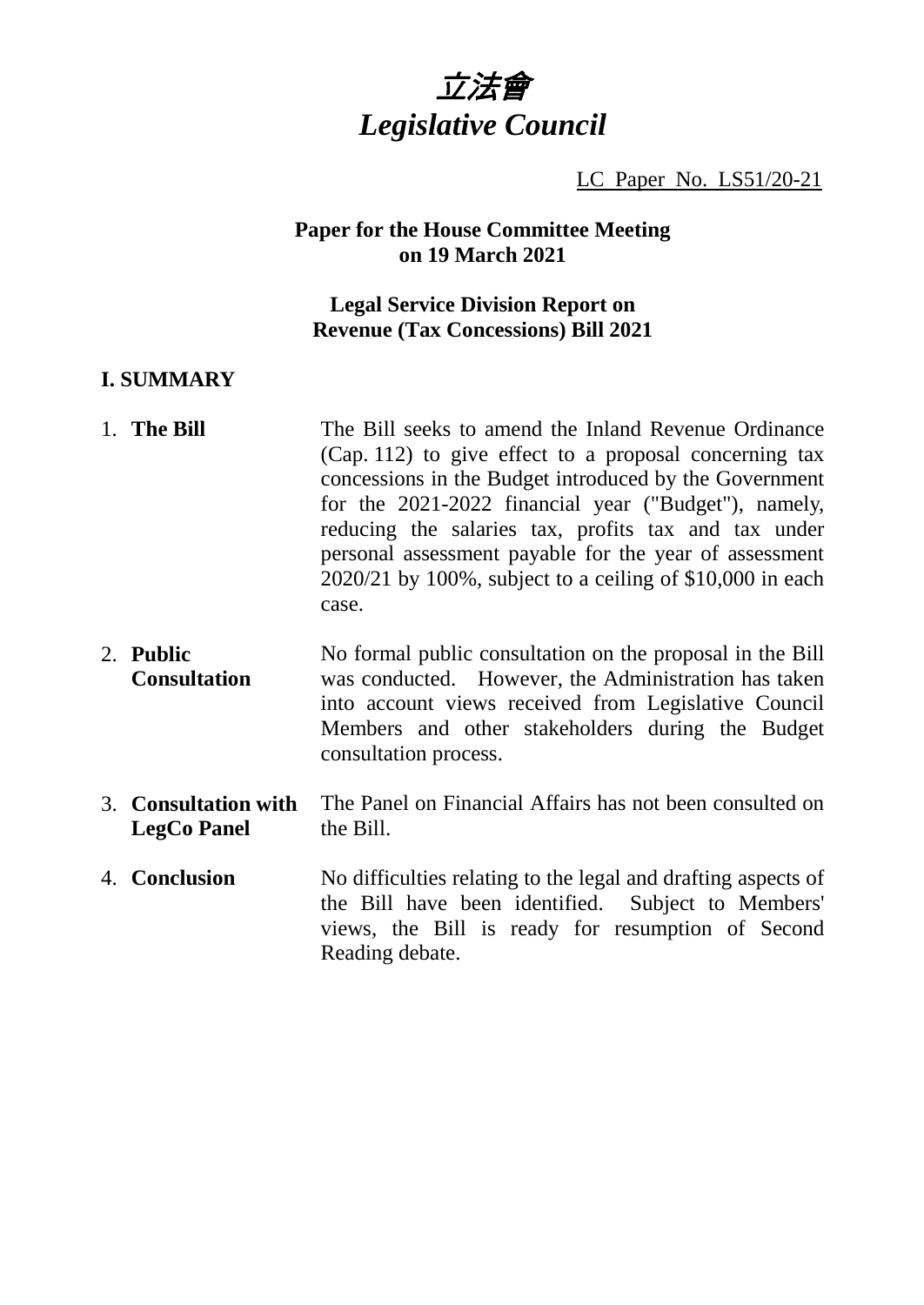# **II. REPORT**

The date of First Reading of the Bill is 17 March 2021. Members may refer to the Legislative Council ("LegCo") Brief (File Ref.: TsyB R 183/535-1/4/0 (21-22) (C)) issued by the Financial Services and the Treasury Bureau in March 2021 for further details.

# **Object of the Bill**

2. The object of the Bill is to amend the Inland Revenue Ordinance (Cap. 112) to give effect to a proposal concerning tax concessions in the Budget introduced by the Government for the 2021-2022 financial year ("Budget").

# **Provisions of the Bill**

#### One-off tax reductions for the year of assessment 2020/21

3. The Budget proposes one-off reductions of salaries tax, tax under personal assessment and profits tax for the year of assessment 2020/21 by 100%, subject to a ceiling of  $$10,000$  $$10,000$  $$10,000$  in each case.<sup>1</sup> Clause 3 of the Bill seeks to amend Schedule 43 to Cap. 112 to give effect to the proposal.

# Commencement

4. The Bill, if passed, would come into operation on the day on which it is published in the Gazette as an Ordinance.

# **Public Consultation**

5. According to paragraph 8 of the LegCo Brief, owing to the confidentiality of the Budget, the Administration has not carried out prior consultation for the proposed tax concessions. However, the Administration has formulated the proposal after taking into account views received from LegCo Members and other stakeholders during the Budget consultation process.

# **Consultation with LegCo Panel**

6. As advised by the Clerk to the Panel on Financial Affairs, the Panel has not been consulted on the Bill.

<span id="page-1-0"></span><sup>&</sup>lt;sup>1</sup> Paragraphs 27(a) and 33(a) of the 2021-22 Budget Speech by the Financial Secretary moving the Second Reading of the Appropriation Bill 2021.